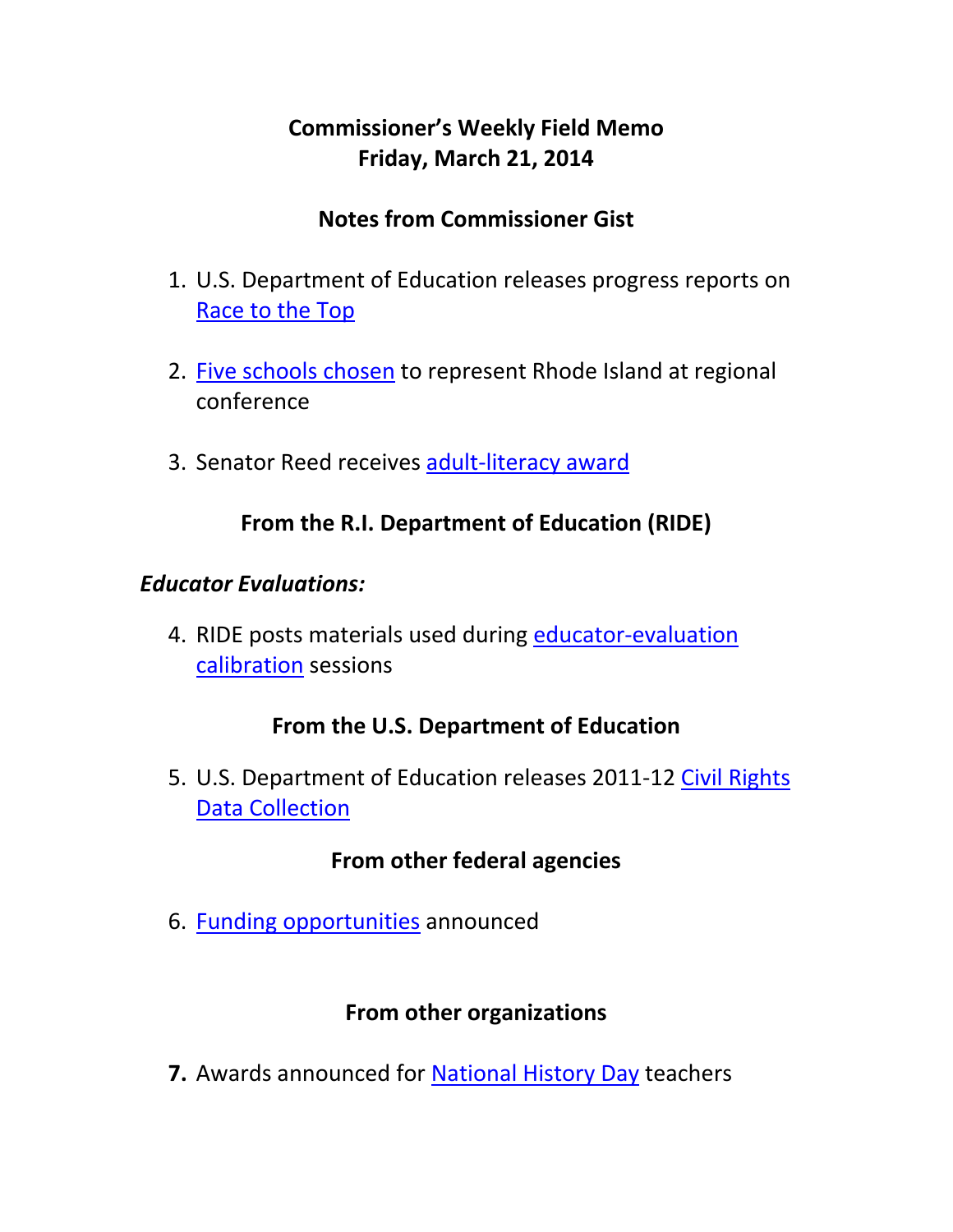#### **Attachments to this Field Memo**

## **Action Item Calendar**

March 28: Distinguished Educator recommendations due March 28: Textbook lists due

**Notes from Commissioner Gist**

# **1. U.S. Department of Education releases progress reports on Race to the Top**

On Wednesday, the U.S. Department of Education released the year three Race to the Top state progress reports for Rhode Island and the other 10 states that won the grants in 2010. I am very pleased that the report found that, in Rhode Island, "there is growing evidence of this investment's impact: state and local leaders are receiving support and resources to better prepare all students for college and careers." The report notes the improvements we have made in Rhode Island in results on our state assessments, on the National Assessment of Educational Progress, and in our graduation rates and college‐enrollment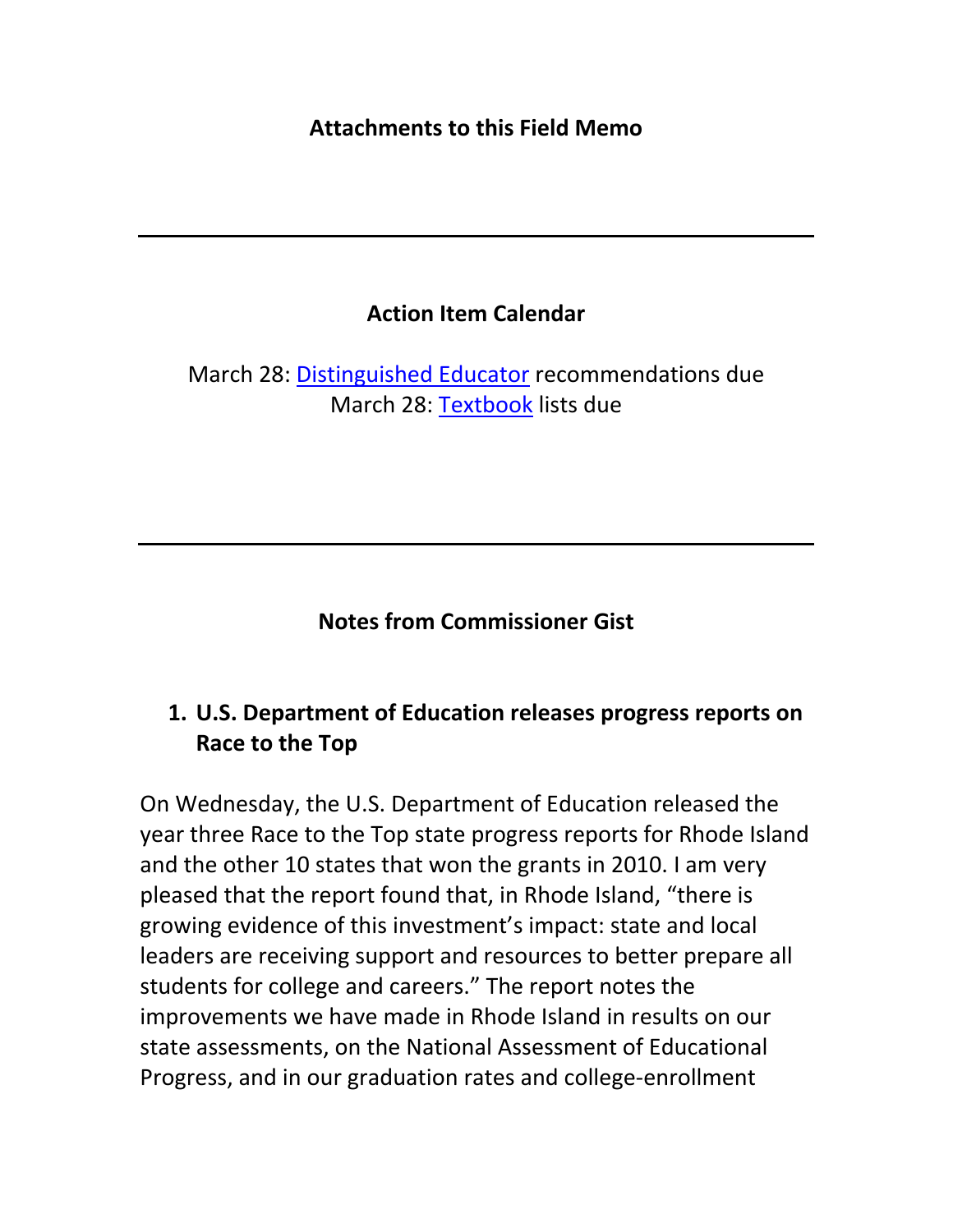rates. The report highlights several of our accomplishments, including:

- Collaborative Learning for Outcomes, that has brought LEAs together in teams to work on curriculum development and other initiatives;
- interim assessments aligned with the Common Core State Standards;
- instructional data and resources, including our Educator Performance and Support System;
- the pilot of the Early Warning System to identify students at risk of not graduating;
- the Turnaround Leaders Program, preparing educators for leadership positions on low‐performing schools;
- professional development on formative assessments and on data‐driven decision‐making;
- feedback to educators through the evaluation system;
- targeted supports for teachers in low-performing schools; and
- support for growth of charter public schools.

The report also recognizes the challenges we have faced in launching the Instructional Management System. As I noted to you in last week's Field Memo, we are in Phase One process of redesigning that system, now known as the Instructional Support System. We will complete Phase One of the redesign in June, and will complete the redesign process by the end of the calendar year.

From the outset, our Race to the Top initiative has been a sterling example of partnership between RIDE and LEAs. We are very proud that you and all of your colleagues across the state have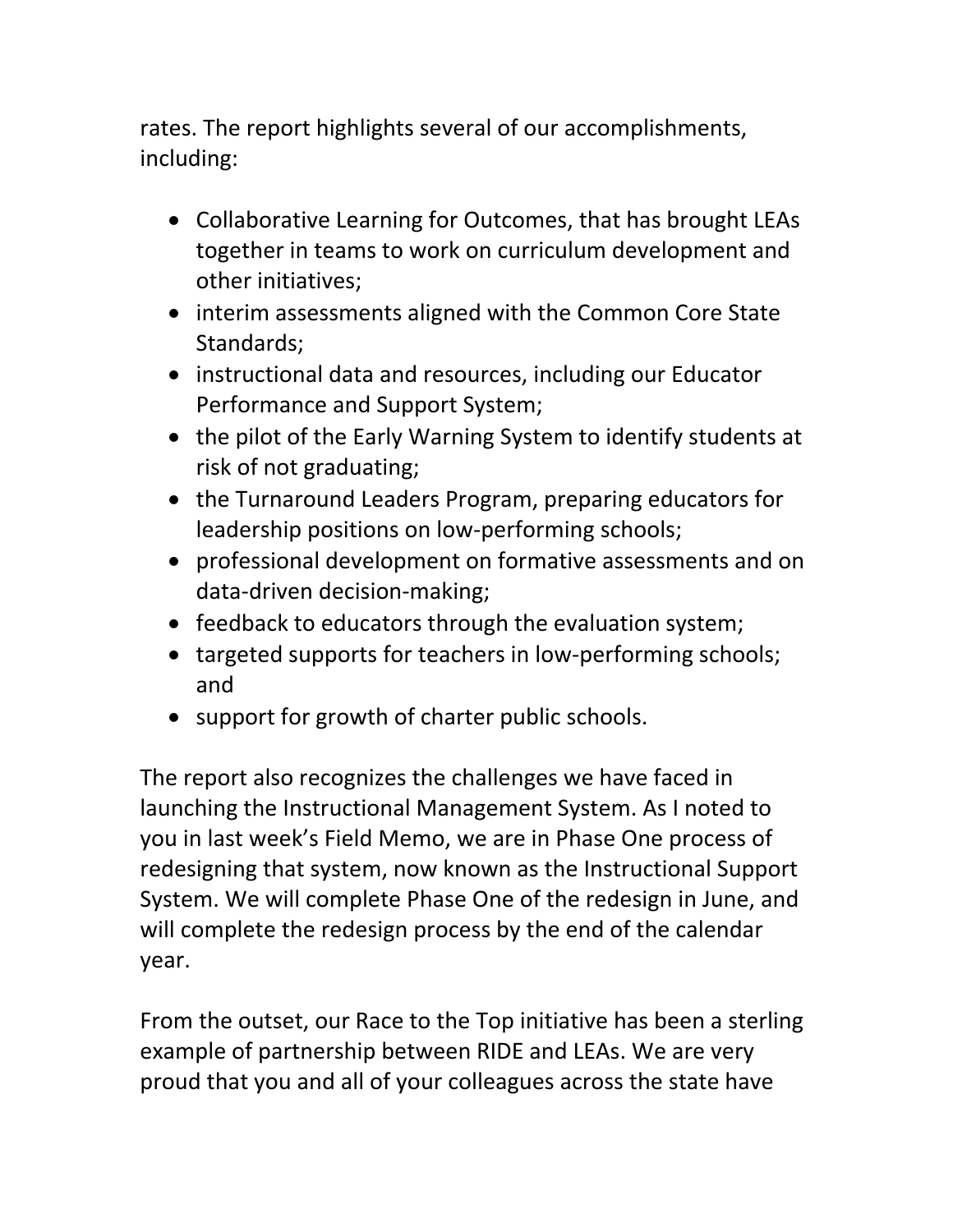participated whole‐heartedly in this initiative from the outset and that you and your colleagues have met the commitments in the Race to the Top Scopes of Work. With the no‐cost extension that the U.S. Department of Education approved two weeks ago, we will meet the commitments we made in our Race to the Top application and we will expend all of the funds allocated in the Race to the Top grant. Thank you for your long‐standing commitment to this work.

The complete year three report for Rhode Island is available here:

http://www2.ed.gov/programs/racetothetop/performance/ rhode‐island‐year‐3.pdf

# **2. Five schools chosen to represent Rhode Island at regional conference**

Five of our schools – Central Falls High School, Coventry High School, the Alan Shawn Feinstein Middle School of Coventry, Cumberland High School, and Westerly High School – will represent Rhode Island at the New England Secondary School Consortium regional conference on effective strategies for improving teaching and learning in the  $21<sup>st</sup>$  century.

The conference*,* High School Redesign in Action (newenglandssc.org), will take place next Thursday and Friday, in Norwood, Massachusetts. Through such initiatives as improving school culture, implementing a "resident‐expert" program for professional development, redesigning the school as an "instructional organization," and focusing on project‐based learning, all five of these schools have developed best practices that they will share with their colleagues from across New England. Congratulations to the students, teachers, and leaders at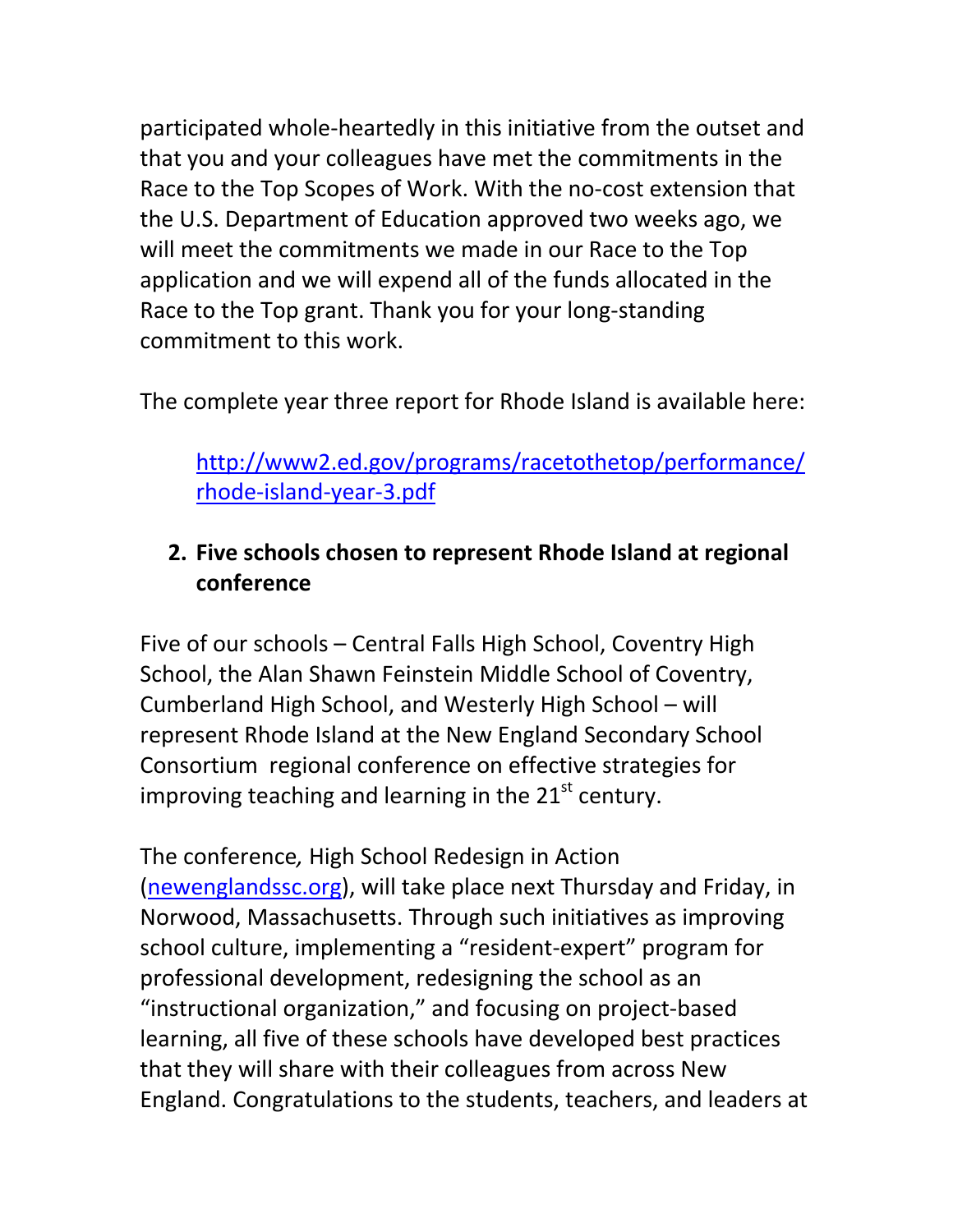each of these Rhode Island schools. It's great to have the opportunity to share this work among colleagues from across the region!

# **3. Senator Reed receives adult‐literacy award**

The Council for the Advancement of Adult Literacy has presented Senator Jack Reed with one of its two annual Congressional Champion Awards, honoring him for his work on behalf of adult education and workforce‐skills development. Congratulations to Senator Reed on receiving this recognition!

# **From RIDE**

## *Educator Evaluations:*

# **4. RIDE posts materials used during educator‐evaluation calibration sessions**

The response to the in-district calibration sessions has been incredibly positive, with more than 90 percent of participants rating the quality of the sessions as high or very high. The materials used during the sessions are now available to download from our website, and district and school leaders can use these resources to facilitate ongoing calibration sessions in the coming years. All of the materials have been posted in Word or PowerPoint to allow you to customize the materials to fit your local context and needs.

To access the calibration session materials, please go to the RIDE website, at:

www.ride.ri.gov/EdEval‐Best‐Practices‐Resources.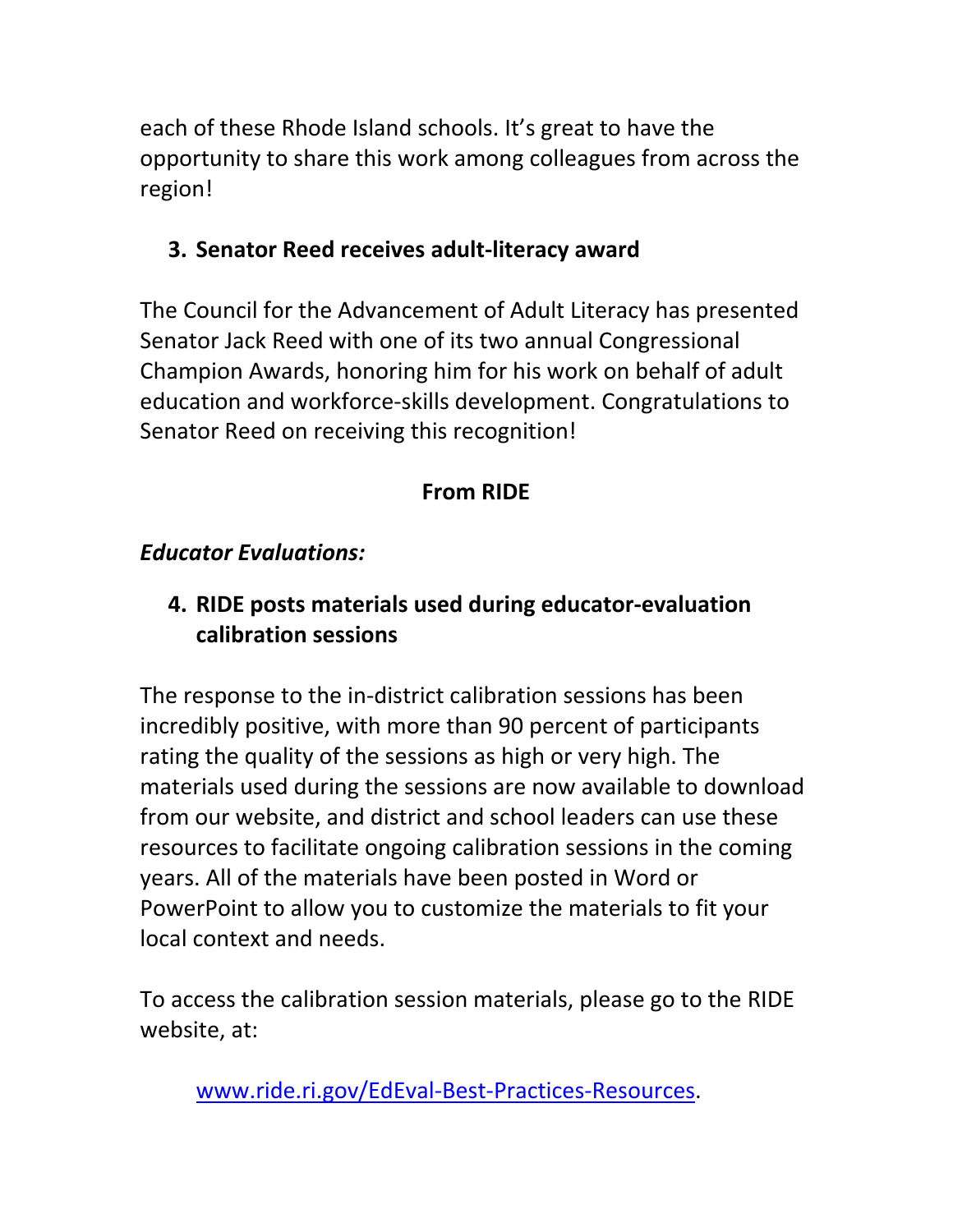## **From the U.S. Department of Education**

## **5. U.S. Department of Education releases 2011‐12 Civil Rights Data Collection**

Please see this message from Catherine E. Lhamon, assistant secretary for the U.S. Department of Education Office for Civil Rights:

Equity – the push to ensure strong educational opportunity for every student – drives everything we do at the U.S. Department of Education, and particularly in the Office for Civil Rights. From preschool enrollment to college attendance and completion, our office's work is grounded in the belief that all students, regardless of race, gender, disability, or age, need a high‐quality education to be successful.

Yet despite the gains we've made as a country, too many students are not receiving the education they deserve, and it is our collective duty to change that. Data is crucial to this work and helps us understand the extent of educational inequity throughout the U.S. and make informed decisions for action.

Since 1968, the Civil Rights Data Collection (CRDC), formerly the Elementary and Secondary School Survey, has collected data on key education and civil rights issues in our nation's public schools. Our office uses this data to focus our equity efforts and monitor the effectiveness of our programs. Earlier today we released new data from the 2011‐12 collection, and for the first time since 2000, we collected data from every public school in the nation. This newest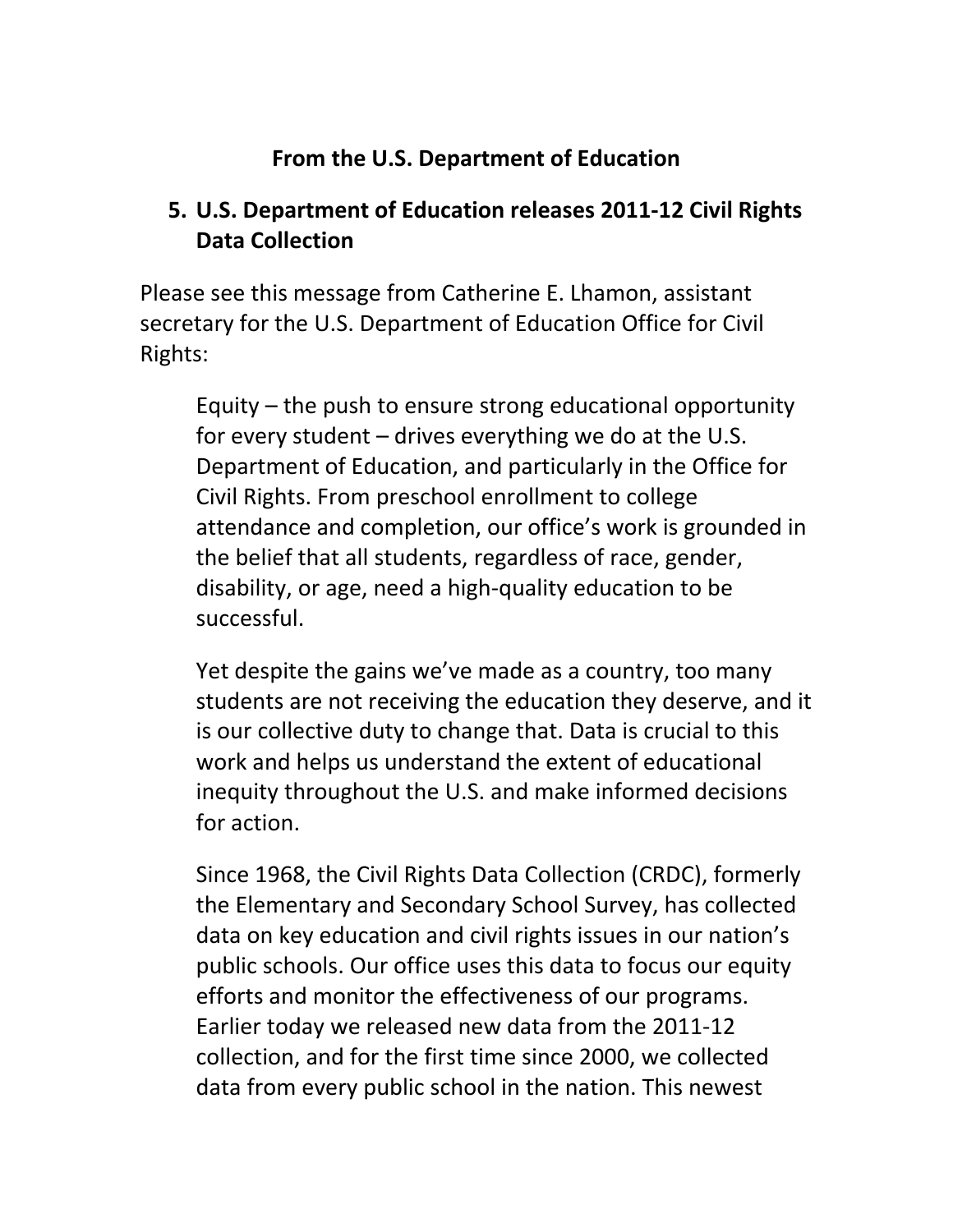collection also includes data on preschool suspensions and expulsions for the first time as well.

Below are five striking new facts from the 2011‐12 CRDC collection:

*Access to preschool is not a reality for much of the country.* About 40 percent of public school districts do not offer preschool, and where it is available, it is mostly part‐ day only. Of the school districts that operate public preschool programs, barely half are available to all students within the district.

*Suspension of preschool children.* Black students represent 18 percent of preschool enrollment but 42 percent of preschool students suspended once, and 48 percent of the preschool students suspended more than once.

*Access to courses necessary for college is inequitably distributed.* 81 percent of Asian‐American high‐school students and 71 percent of white high‐school students attend high schools where the full range of math and science courses are offered (Algebra I, geometry, Algebra II, calculus, biology, chemistry, physics). However, fewer than half of American Indian and Native‐Alaskan high‐ school students have access to the full range of math and science courses in their high schools. Black students (57 percent), Latino students (67 percent), students with disabilities (63 percent), and English learner students (65 percent) also have diminished access to the full range of courses.

*Access to college counselors is uneven.* Nationwide, one in five high schools lacks a school counselor.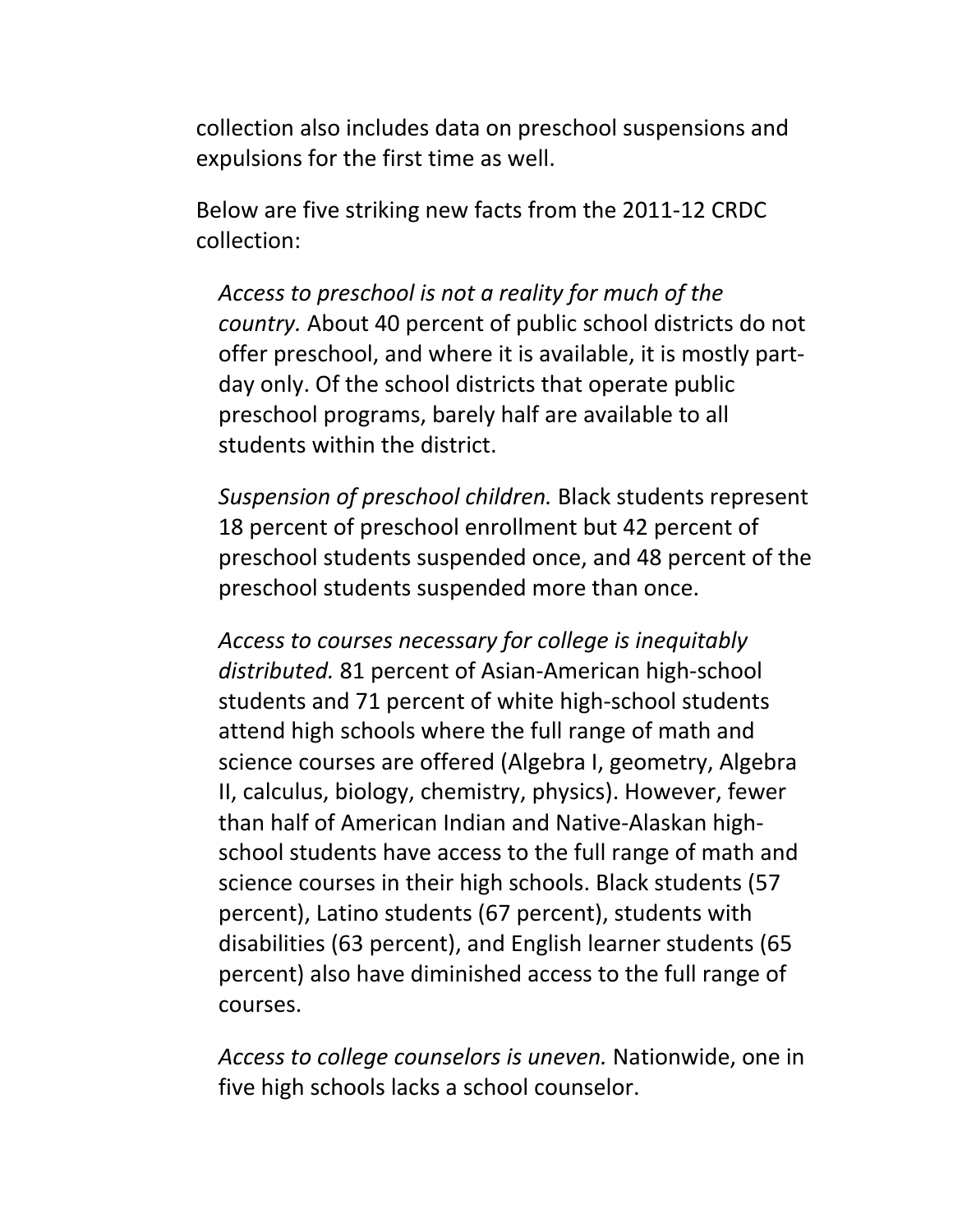*Disparities in high school retention.* 12 percent of black students are retained in grade nine – about double the rate that all students are retained (6 percent). Additionally, students with disabilities served by IDEA and English learners make up 12 percent and 5 percent of high-school enrollment, respectively, but 19 percent and 11 percent of students held back or retained a year, respectively.

Learn more about the CRDC at ocrdata.ed.gov.

# **From other federal agencies**

# **6. Funding opportunities announced**

Please see this list of funding opportunities, courtesy of the Corporation for National and Community Service:

# *Support for Arts Education and Reading Programs* **Target Store Education Grants**

Target Store Education Grants support nonprofit organizations in the communities where the company's stores are located. Arts, Culture, and Design in Schools grants support programs that enhance students' classroom curriculum by bringing the arts and cultural experiences to schools, such as in‐school performances, artist in residency programs, and workshops in schools. Early Childhood Reading grants support programs that foster a love of reading and encourage young children, preschool through third grade, to read together with their families. Grants of \$2,000 are provided in both categories. Online applications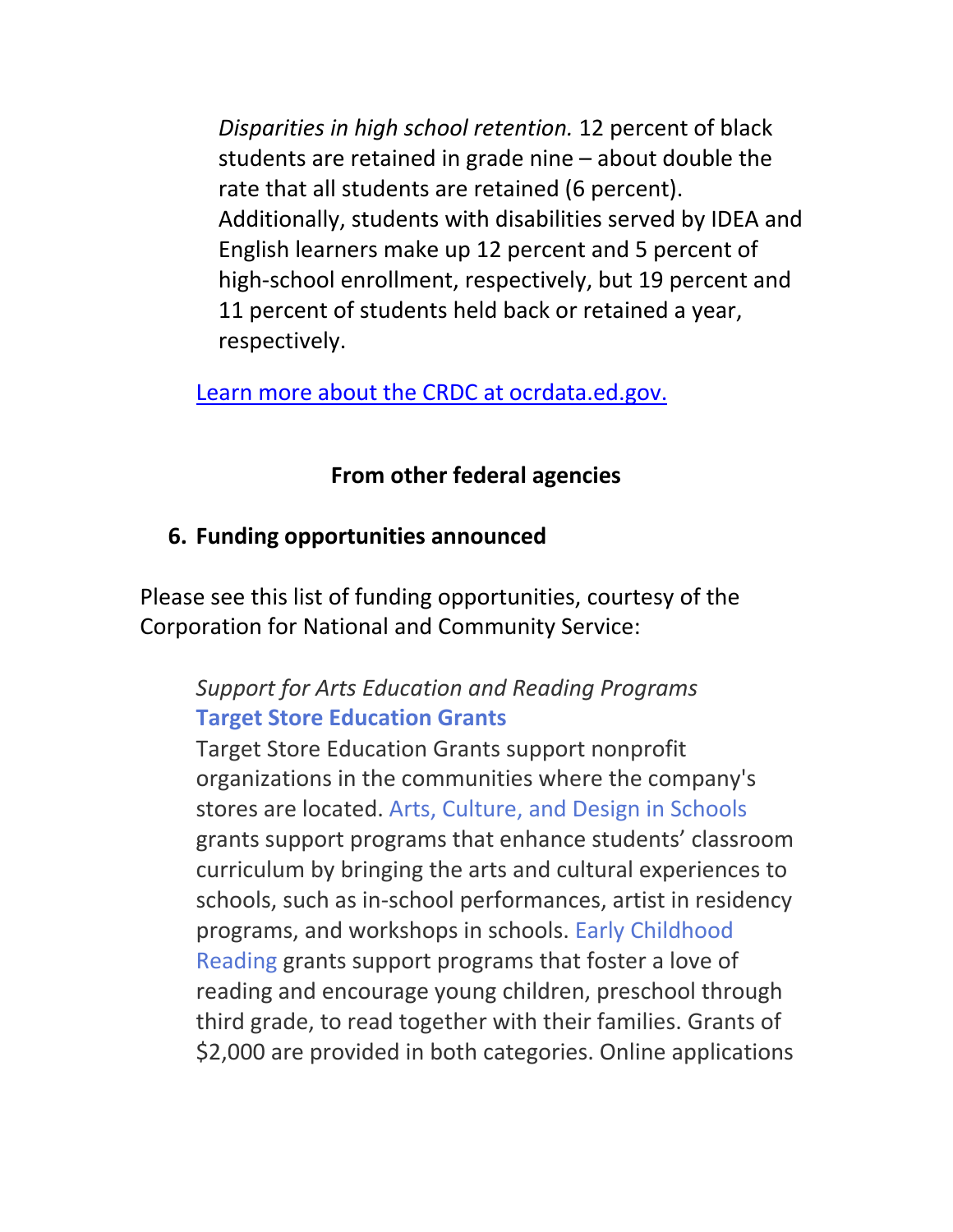will be accepted through April 30. Funding guidelines are available on the company's website.

*School‐Based Running Programs Supported* **ING Run For Something Better School Awards Program** The ING Run For Something Better School Awards Program, in partnership with the American Alliance for Health, Physical Education, Recreation and Dance (AAHPERD), seeks to increase physical activity in students and help fight childhood obesity nationwide through the creation of school‐based running programs. The awards program will provide at least sixty grants of \$3,500 to elementary or middle schools that want to establish a school‐based running program or expand an existing program. Funded programs must have a commitment of at least 25 students in order to apply and be offered for at least eight weeks. The application deadline is May 15. Visit the AAHPERD website to review the grant guidelines and submit an online application.

#### *K‐12 Service‐Learning Initiatives*

**State Farm Youth Advisory Board National Grant Program** The State Farm Youth Advisory Board is composed of young

adults who demonstrate exemplary work in service‐learning, volunteering, and philanthropy in their communities. The Youth Advisory Board National Grant Program funds student‐led service‐learning projects throughout the United States. Grant requests must fall under one of the following issue areas: community safety and natural disaster preparedness, environmental responsibility, accessing higher education or closing the achievement gap, social health and wellness issues, financial literacy and economic inclusion, or arts and culture. Public K‐12, charter, and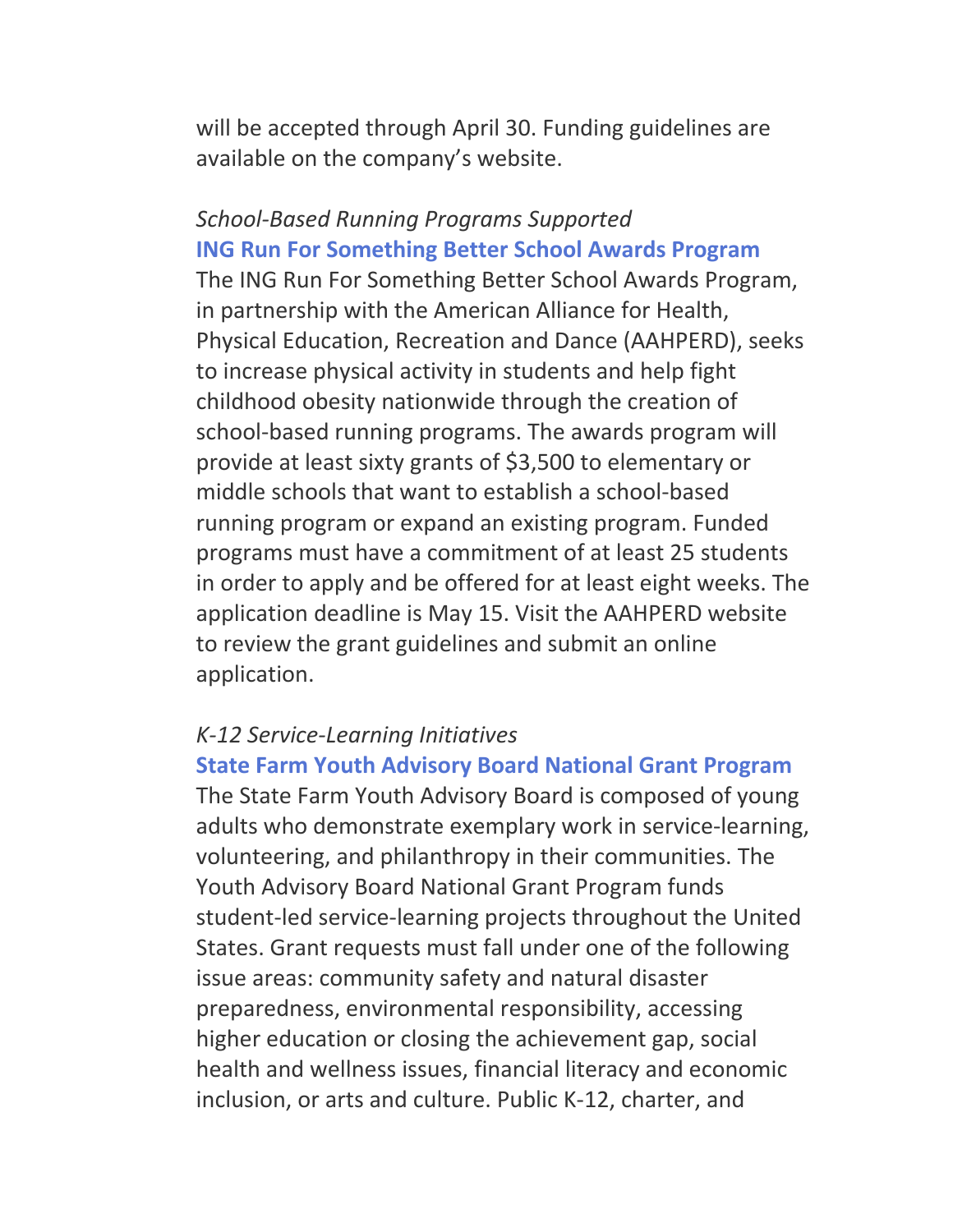higher education institutions are eligible to apply. Nonprofit organizations are also eligible if they are able to demonstrate how they plan to interact with students in public K‐12 schools. Grants range from \$25,000 to \$100,000. Applications must be submitted online by May 2. Visit the Youth Advisory Board website for application guidelines.

## *K‐12 Educators Nationwide Recognized* **ING Unsung Heroes Awards Program**

The ING Unsung Heroes Awards Program provides educators with awards to help fund their innovative class projects. Fulltime educators, teachers, principals, paraprofessionals, or classified staff with effective projects that improve student learning are eligible to apply. Applicants must work at an accredited K‐12 public or private school located in the United States. The 100 finalists each receive an award of \$2,000. At least one award will be granted in each of the 50 United States, provided one or more qualified applications are received from each state. Of the 100 finalists, three will be selected for additional financial awards of \$5,000, \$10,000, and \$25,000. All awards must be used to further the projects within the school or school system. Applications must be submitted online by April 30. Visit the ING Unsung Heroes Awards Program website to access the application and learn more about the program at www.unsungheroes.com.

# *Support for K‐12 Math and Science Education in Company Communities*

#### **Dominion Educational Partnership**

The Dominion Educational Partnership provides elementary and secondary educators with the tools they need to revitalize math and science programs. Support is provided in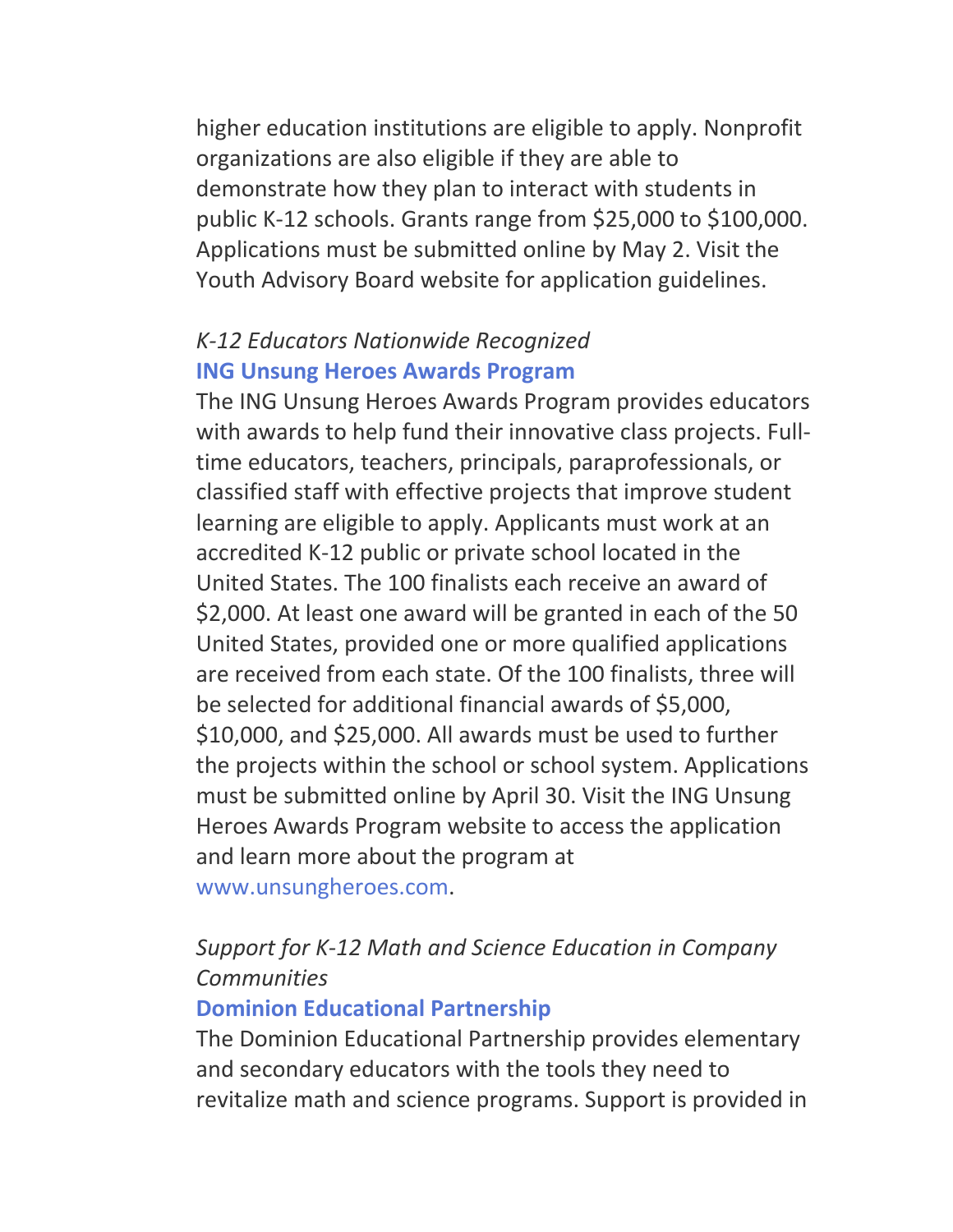specific geographic areas of the states of Connecticut, Maryland, North Carolina, Ohio, Pennsylvania, and Rhode Island, and throughout the states of Virginia and West Virginia. The Partnership provides grants of up to \$10,000 to encourage the development of new programs to strengthen math and science education through the study of energy or the environment. Public and private elementary and secondary schools, institutions of higher education, and nonprofit organizations are invited to apply. The application deadline is May 1. Visit the company's website to submit an online application.

## *Obesity Prevention Efforts Supported* **Department of Agriculture**

The Agriculture and Food Research Initiative's Childhood Obesity Prevention program supports efforts to reduce the prevalence of overweight and obesity among children and adolescents, ages 2 through 19. Letters of intent are due April 17. The application deadline is June 19, 2014.

## **From other organizations**

## 7. **Awards announced for National History Day teachers**

Sorry for the late notice, but please see this message that I received today from National History Day in Rhode Island:

The Patricia Behring Teacher of the Year Award recognizes outstanding National History Day teachers. Two state winners, one at both the junior level and senior level, will be selected from each of the 50 states. The winners of the national awards will be selected from among the state awardees. Each state winner will be awarded \$500 and the